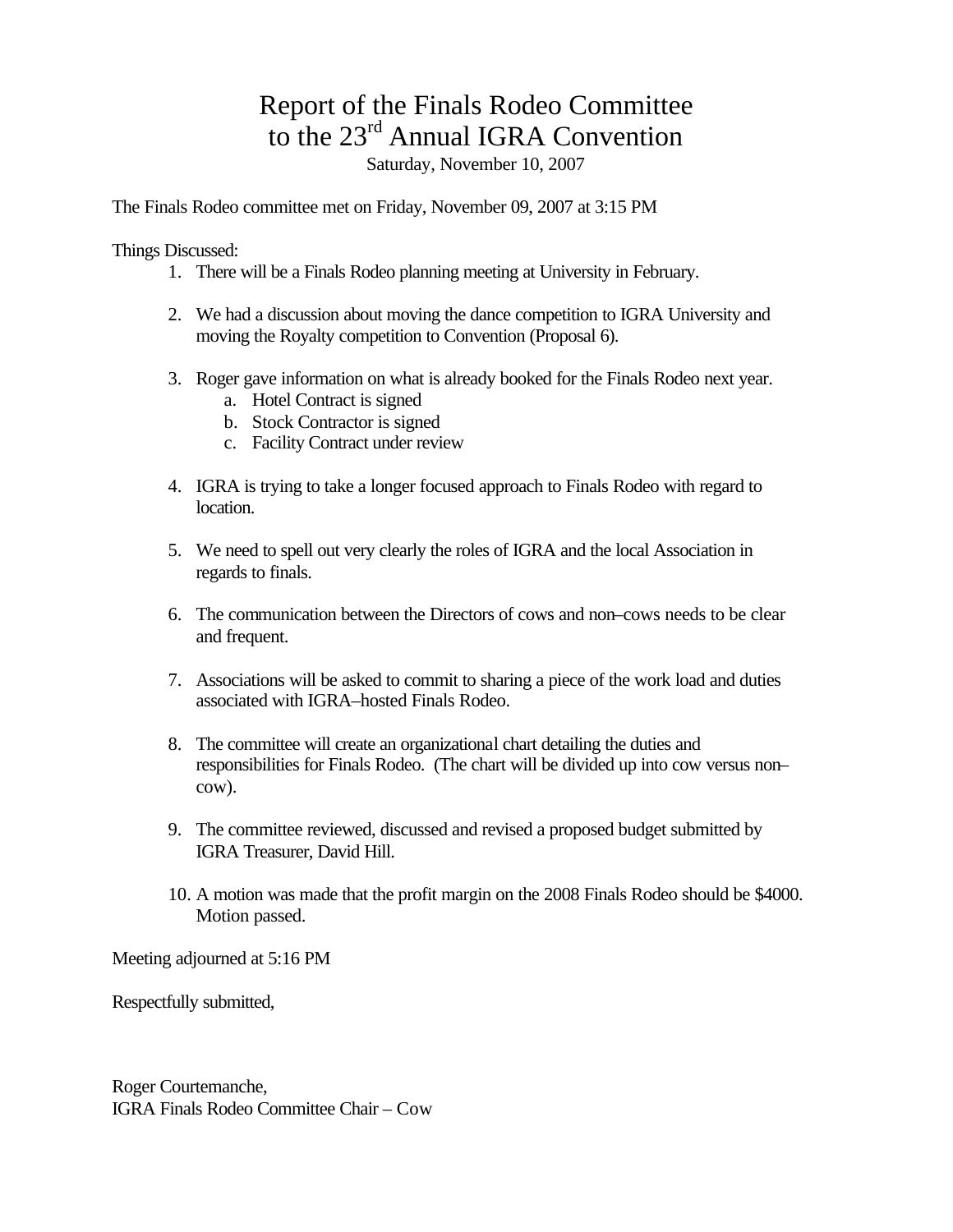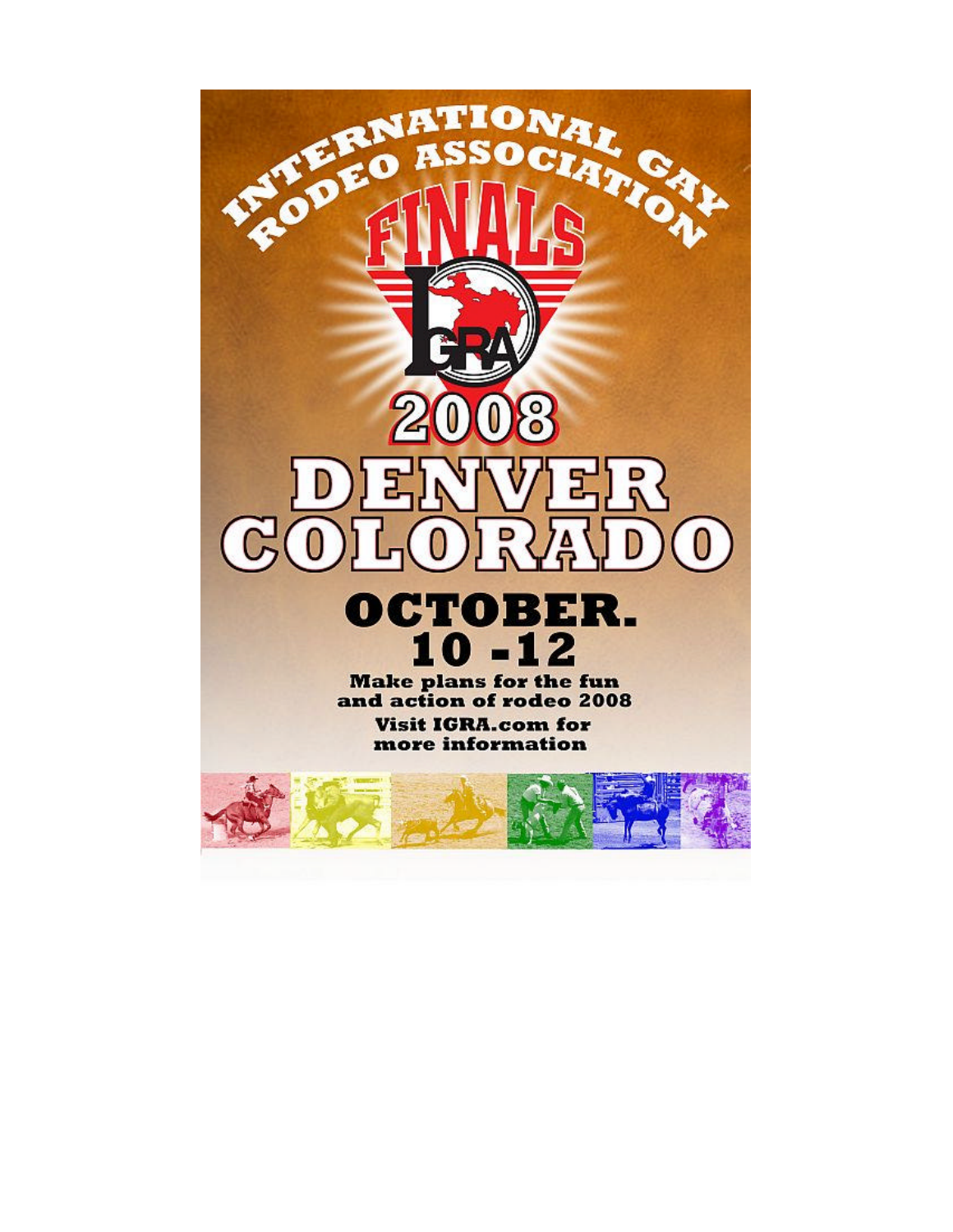| <b>IGRA</b> Finals Year                     |         | 2008                    | 2009                               | 2010                 | 2011                 |
|---------------------------------------------|---------|-------------------------|------------------------------------|----------------------|----------------------|
| Location                                    |         | <b>Denver</b>           | <b>Albuquerque</b>                 | <b>TBD</b>           | <b>TBD</b>           |
| List as of 11/08/2007                       |         |                         |                                    |                      |                      |
| <b>IGRA Finals</b>                          |         |                         | <b>Roger</b><br><b>Coutemanche</b> | <b>Bob Pimentel</b>  | <b>Brian Rogers</b>  |
| <b>Committee Chair</b>                      |         |                         |                                    |                      |                      |
| Rodeo Director(Cow)                         |         | Roger<br>Coutemanche    | <b>Bob Pimentel</b>                | <b>Brian Rogers</b>  | <b>Jim Mitchell</b>  |
| <b>First Asst Rodeo Director</b>            |         | <b>Bob Pimentel</b>     | <b>Brian Rogers</b>                | <b>Jim Mitchell</b>  | <b>Ken Pool</b>      |
| <b>Second Asst Rodeo</b><br><b>Director</b> |         | <b>Brian Rogers</b>     | <b>Jim Mitchell</b>                | <b>Ken Pool</b>      | Roger<br>Coutemanche |
| Events Director (Non-Cow)                   |         | <b>Jim MitchelL</b>     | Mitch Gill                         | <b>Richard Legge</b> |                      |
| <b>First Asst Event Director</b>            |         | Mitch Gill              | <b>Richard Legge</b>               |                      |                      |
| <b>Second Asst Event</b><br><b>Director</b> |         | <b>Richard</b><br>Legge |                                    |                      |                      |
| <b>International Sponsorship</b>            |         | <b>Barry Luke</b>       | <b>Barry Luke</b>                  | <b>IGRA</b>          | <b>IGRA</b>          |
| <b>Director</b>                             |         |                         |                                    |                      |                      |
| <b>Local Sponsorship Director</b>           |         | <b>CGRA</b>             | <b>NMGRA</b>                       | <b>NMGRA</b>         | <b>NMGRA</b>         |
| <b>Security Coordination</b><br>Contact:    | Cow     |                         |                                    |                      |                      |
| <b>Ticket Printing Processing</b>           | Non-cow | <b>SMRA</b>             | <b>SMRA</b>                        | <b>SMRA</b>          | <b>SMRA</b>          |
| Coordination                                |         |                         |                                    |                      |                      |
| Contact:                                    |         |                         |                                    |                      |                      |
| Marketing/Coordination<br>Contact:          | Non-cow | <b>NGRA</b>             | <b>NGRA</b>                        | <b>NGRA</b>          | <b>NGRA</b>          |
| <b>Equipment Coordination</b>               | Cow     | <b>CGRA</b>             | <b>CGRA</b>                        | <b>CGRA</b>          | <b>CGRA</b>          |
| Contact:                                    |         |                         |                                    |                      |                      |
| <b>Grand Entry Coordination</b>             | Cow     | <b>TGRA</b>             | <b>TGRA</b>                        | <b>TGRA</b>          | <b>TGRA</b>          |
| Contact:                                    |         |                         |                                    |                      |                      |
| <b>Awards Coordination</b>                  | Non-cow | <b>KGRA</b>             | <b>KGRA</b>                        | <b>KGRA</b>          | <b>KGRA</b>          |
| Contact:                                    |         |                         |                                    |                      |                      |
| <b>Gate Coordination</b>                    | Non-cow | <b>FGRA</b>             | <b>FGRA</b>                        | <b>FGRA</b>          | <b>FGRA</b>          |
| Contact:                                    |         |                         |                                    |                      |                      |
| <b>Volunteer Coordination</b>               | Non-cow | <b>NMGRA</b>            | <b>NMGRA</b>                       | <b>NMGRA</b>         | <b>NMGRA</b>         |
| Contact:<br>Entertainment                   | Non-cow |                         |                                    |                      |                      |
| Coordination                                |         |                         |                                    |                      |                      |
| Contact:                                    |         |                         |                                    |                      |                      |
| Communications                              | Non-cow | <b>IGRA</b>             | <b>IGRA</b>                        | <b>IGRA</b>          | <b>IGRA</b>          |
| Coordination                                |         |                         |                                    |                      |                      |
| Contact:                                    |         |                         |                                    |                      |                      |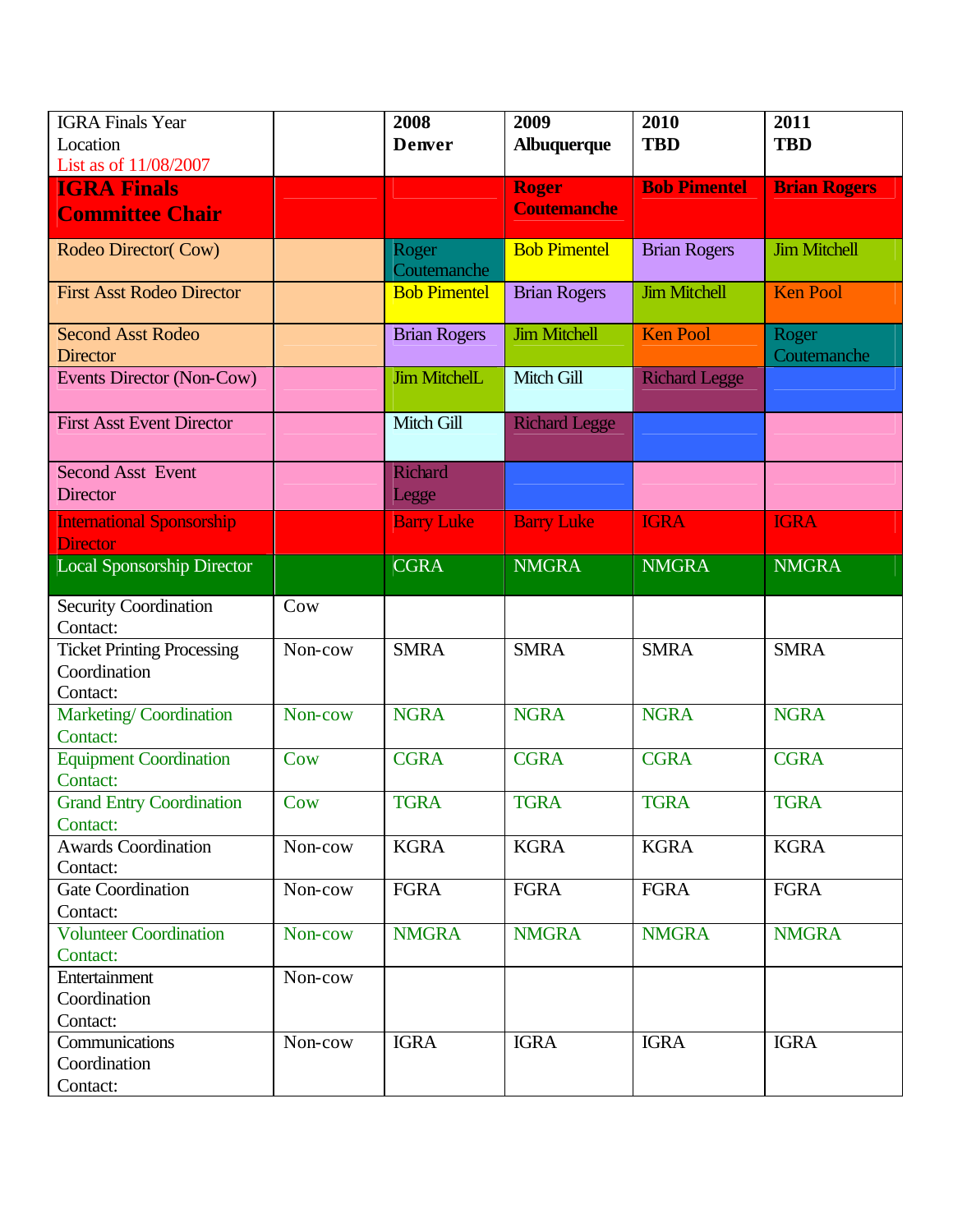| <b>Registration Coordination</b><br>Contact:                    | Cow     | <b>FGRA</b>  | <b>FGRA</b>       | <b>FGRA</b>       |
|-----------------------------------------------------------------|---------|--------------|-------------------|-------------------|
| Camping/RV Coordination<br>Contact:                             | Cow     | <b>HGRA</b>  | <b>HGRA</b>       | <b>HGRA</b>       |
| Family/Child Care<br>Coordination<br>Contact:                   | Non-cow | <b>ILGRA</b> | <b>ILGRA</b>      | <b>ILGRA</b>      |
| Dog and Pet Care<br>Coordination<br>Contact:                    | Non-cow | <b>HGRA</b>  | <b>HGRA</b>       | <b>HGRA</b>       |
| <b>Contestant Comfort</b><br>Coordination<br>Contact:           | Cow     | <b>RRRA</b>  | <b>RRRA</b>       | <b>RRRA</b>       |
| Horse Stall Coordination<br>Contact:                            | Cow     | <b>HSRA</b>  | <b>HSRA</b>       | <b>HSRA</b>       |
| <b>IGRA Stockyard Retail</b><br>Coordination<br>Contact:        | Non-cow |              |                   |                   |
| <b>IGRA Finals LOGO</b><br>Merchandise Coordination<br>Contact: | Non-cow | <b>OGRA</b>  | <b>OGRA</b>       | <b>OGRA</b>       |
| <b>Program Coordination</b><br>Contact:                         | Non-cow | <b>ARGRA</b> | <b>ARGRA</b>      | <b>ARGRA</b>      |
| <b>Buckles</b><br>Contact:                                      | Cow     | <b>KGRA</b>  | <b>KGRA</b>       | <b>KGRA</b>       |
| <b>Ribbons</b><br>Contact:                                      | Cow     | <b>KGRA</b>  | <b>KGRA</b>       | <b>KGRA</b>       |
| Other Awards<br>Contact:                                        | Cow     | <b>KGRA</b>  | <b>KGRA</b>       | <b>KGRA</b>       |
| <b>Cash Control Officer</b><br>Contact:                         | Non-cow | Lori King    | <b>Lorry King</b> | <b>Lorry King</b> |
| Special Event for Women<br>(Outreach)<br>Contact:               | Non-cow |              |                   |                   |
| Special Event for Men<br>(Outreach)<br>Contact:                 | Non-cow |              |                   |                   |
| <b>Arena Volunteers</b>                                         | Cow     |              |                   |                   |